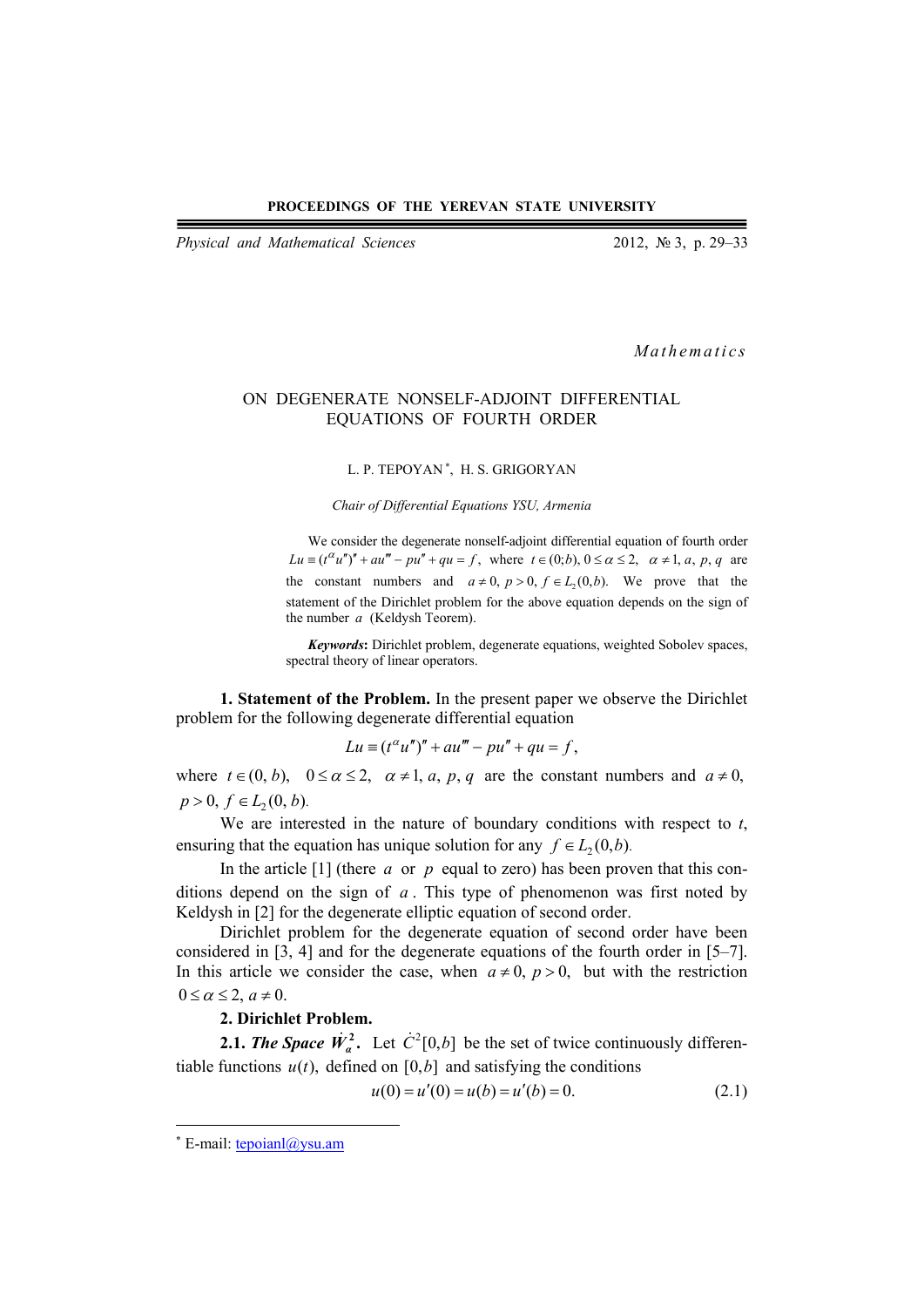Let  $\dot{W}_\alpha^2$ ,  $\alpha \ge 0$ , be the completion of  $\dot{C}^2[0, b]$  in the norm

$$
\|u\|_{\dot{W}^2_{\alpha}}^2 = \int_0^b t^{\alpha} |u''(t)|^2 dt \qquad (2.2)
$$

with the corresponding scalar product  $\{u, v\} = (t^{\alpha}u^{\alpha}, v^{\alpha})$ , where  $(\cdot, \cdot)$  is the scalar product in  $L_2(0,b)$ .

It is known (see, for instance, [8]) that the elements of  $\dot{W}_\alpha^2$  are continuously differentiable functions on  $[\varepsilon, b]$  for every  $0 < \varepsilon < b$ , whose first derivatives are absolutely continuous and  $u(b) = u'(b) = 0$ . Therefore, it is sufficient to explore properties of the elements from  $\dot{W}_\alpha^2$  for small *t*.

*Proposition 2.1*. For every  $u \in \dot{W}_\alpha^2$  close to  $t = 0$  we have following estimates

$$
|u(t)|^2 \le C_1 t^{3-\alpha} \|u\|_{\dot{W}_\alpha^2}^2, \ \alpha \ne 1, 3; \quad |u'(t)|^2 \le C_2 t^{1-\alpha} \|u\|_{\dot{W}_\alpha^2}^2, \ \alpha \ne 1. \tag{2.3}
$$

For  $\alpha = 3$  the factor  $t^{3-\alpha}$  should be replaced by  $|\ln t|$ ; for  $\alpha = 1$  the factor  $t^{1-\alpha}$ by  $|\ln t|$  and the factor  $t^{3-\alpha}$  by  $t^2 |\ln t|$ .

It follows from relations (2.3) that for  $\alpha < 1$  (weak degeneracy) the boundary conditions  $u(0) = u'(0) = 0$  are "retained", while for  $1 \le \alpha < 3$  (strong degeneracy) only the first condition is "retained". For  $\alpha \ge 3$  both  $u(0)$  and  $u'(0)$  in general may be infinite. For example, if  $u(t) = t^{\beta} \varphi(t)$ , where  $\varphi(t) \in C^2[0, b]$ ,  $\varphi(b) = \varphi'(b) = 0$ and  $\varphi(0) \neq 0$ , then it is easy to check that for  $\alpha > 3$  and  $\frac{(3-\alpha)}{2} < \beta < 0$ 2  $\frac{(-\alpha)}{2} < \beta < 0$  the function  $u(t)$  belongs to  $\dot{W}_\alpha^2$ , but  $u|_{t=0}$  and  $u'|_{t=0}$  do not exist [9].

*Proposition 2.2.* For every  $1 \le \alpha \le 4$  we have a continuous embedding

$$
\dot{W}_\alpha^2 \to L_2(0, b),\tag{2.4}
$$

which for  $1 \le \alpha < 4$  is compact.

Note that for the proof of the embedding (2.4) for  $1 \le \alpha \le 4$ , we use the first inequality of (2.3). For the case  $\alpha = 4$ , using the Hardy inequality (see [10]), we obtain the exact estimate  $||u||_{L_2(0,b)}^2 \le \frac{16}{9} ||u||_{W_4^2}^2$  $\|u\|_{L_2(0,b)}^2 \leq \frac{16}{9} \|u\|_{W_4^2(0,b)}^2.$ 

It follows from Proposition 2.2, that for  $1 \le \alpha \le 4$  we have the inequality

$$
\|u\|_{L_2(0,b)} \le c \|u\|_{\dot{W}_a^2}.
$$
 (2.5)

Note that the embedding (2.4) for  $\alpha = 4$  is not compact and for  $\alpha > 4$  fails.

If we want to work within the space  $L_2(0, b)$ , we assume that the condition  $0 \le \alpha \le 4$  is fulfilled. Moreover, we restrict ourselves to the case  $0 \le \alpha \le 2$  to have  $u' \in L_2(0, b)$  [1].

**2.2.** *Non-Self-Adjoint Equation of the First Type.* In this section we consider Drichlet problem for the equation

$$
Lu = (t^{\alpha}u'')'' + au''' - pu'' + qu = f,
$$
 (2.6)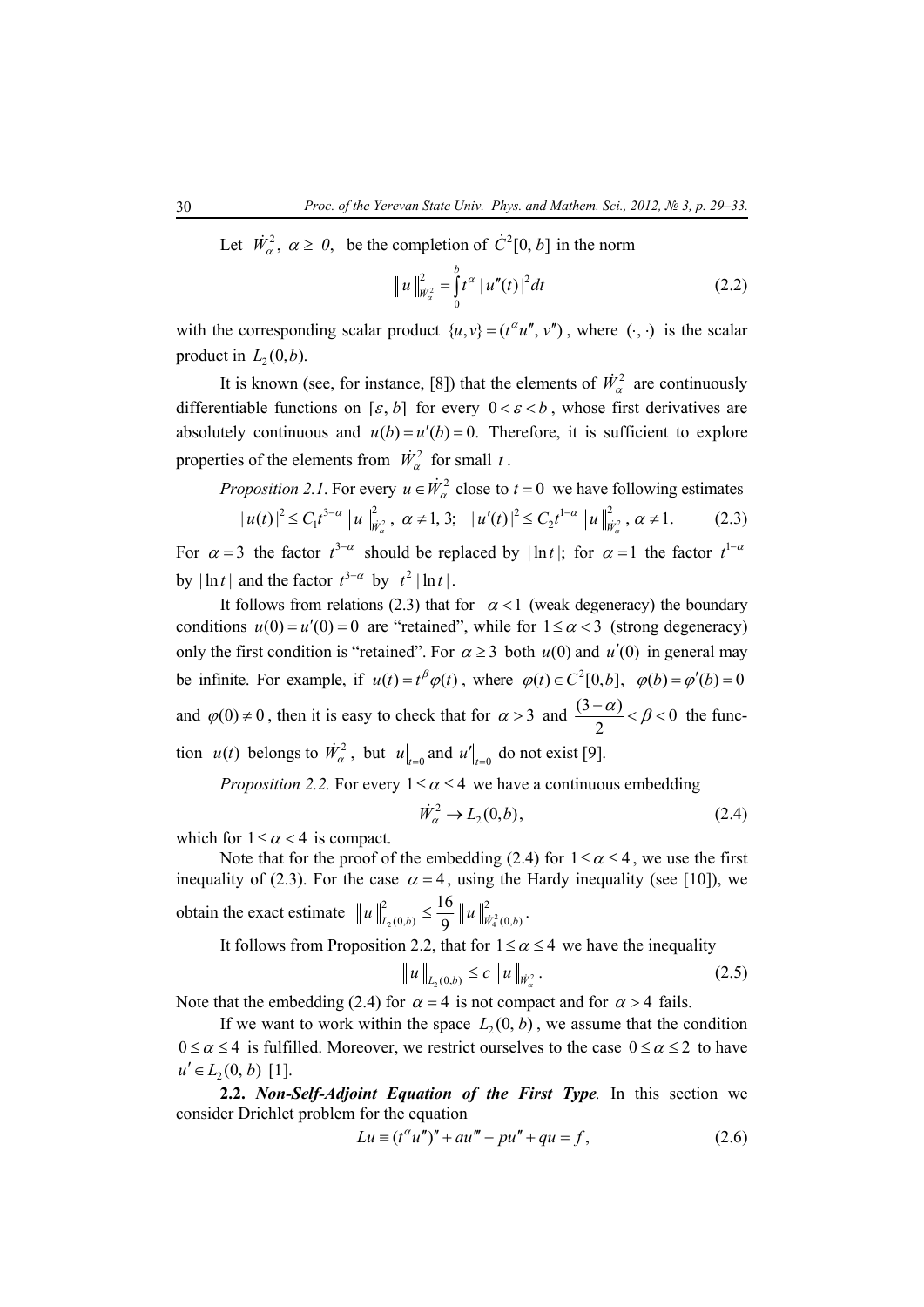where  $t \in (0, b)$ ,  $0 \le \alpha \le 2$ ,  $\alpha \ne 1$ , a, p, q are the constant numbers and  $a > 0$ ,  $p > 0$ ,  $f \in L_2(0,b)$ .

Let  $\psi_h(t) = 0$  for  $0 \le t \le h$  and

$$
\psi_h(t) = \begin{cases} h^{-3}(t-h)^2(5h-2t), & h < t < 2h, \\ 1, & 2h < t \leq b. \end{cases}
$$

Let  $u_h(t) = u(t) \psi(t)$ . Obviously, the function  $u_h(t)$  belongs to the space  $\dot{W}_\alpha^2$ . We can prove that for every function  $u \in \dot{W}_\alpha^2$  and  $\alpha \neq 1, \alpha \neq 3$  the norm  $||u_h - u||_{\dot{W}^2}$  tends to zero by  $h \to 0$  [1].

*Definition 2.1.* The function  $u \in \dot{W}^2$  is called a generalized solution of the Dirichlet problem for the Eq. (2.6), if for every  $\theta \in \dot{W}_\alpha^2$ ,  $0 \le h \le b$ , holds the equality

$$
(t^{\alpha}u'', \theta''_h) - a(u'', \theta'_h) + p(u', \theta'_h) + q(u, \theta_h) = (f, \theta_h).
$$
 (2.7)

Note that in Definition 2.1 we cannot write  $(u'', \theta')$  instead of  $(u'', \theta'_h)$ , since it in general does not exist.

Now consider a particular case of the Eq. (2.6) for  $q = 0$ 

$$
Mu \equiv (t^{\alpha}u'')'' + au''' - pu'' = f.
$$
 (2.8)

*Theorem 2.1.* The generalized solution of the Dirichlet problem for the Eq. (2.8) exists and is unique for every  $f \in L_2(0, b)$ ,  $0 \le \alpha \le 2$  and  $\alpha \ne 1$ .

*Proof.* 

*Existence*. Let  $1 < \alpha \leq 2$ . Denoting  $u' = v$  and integrating the Eq. (2.8), we get  $(t^{\alpha}v')' + av' - pv = F(t)$ , where  $(t) = \int f(\tau) d\tau.$ *t*  $F(t) = \int f(\tau) d\tau.$ 

0

Here is very important that for  $0 \le \alpha \le 2$  the function  $u' = v$  belong to  $L_2(0,b)$ . Now we can use the fact that this equation has unique solution in  $\dot{W}^2_{\alpha}$ (completion of  $\dot{C}^1[0,b]$  in the norm  $||u||_{\dot{u}^2}^2 = |t^{\alpha}| u'(t)|^2$ 0  $| u'(t) |$ *b*  $u\|_{\dot{W}_\alpha^2}^2 = \int t^\alpha |u'(t)|^2 dt$  ). Moreover, the value  $v(0)$  is finite and can be defined by  $F(t)$ , but cannot be given arbitrarily [3]. Since  $u \in \dot{W}_\alpha^2$  and  $0 \le \alpha \le 2$  consequently we have  $u(0) = u(b) = 0$ , thus, the equation  $u' = v$  has unique solution. Now it is easy to verify that this function satisfies to the equality (2.7) (for  $q = 0$ ) for every  $\theta \in \dot{W}_{\alpha}^2$ .

*Uniqueness.* Let  $1 \le \alpha \le 2$ . Suppose that  $u \in \dot{W}^2_{\alpha}$  satisfies to the equality (2.7) (for  $q = 0$ ) for every  $\theta \in \dot{W}^2$  and  $f = 0$ . We know that  $u(0) = 0$  and  $u'(0)$ is finite. If we put  $\theta = u$  and pass to the limit (which exists) when  $h \rightarrow 0$ , we obtain that  $(t^{\alpha}u'', u''_h) - a(u'', v'_h) + p(u', u'_h) \rightarrow ||u||_{\dot{u}^2}^2 + \frac{a}{2} |u'(0)|^2 + p||u'(t)|^2$  $(t^{\alpha}u'', u''_h) - a(u'', v'_h) + p(u', u'_h) \rightarrow ||u||_{\dot{W}^2_{\alpha}}^2 + \frac{a}{2} |u'(0)|^2 + p \int_0^1 |u'(t)|^2 dt = 0.$ *b*  $t^{\alpha}u'', u''_h$ ) –  $a(u'', v'_h)$  +  $p(u', u'_h)$   $\rightarrow$   $||u||^2_{\dot{w}^2_{\alpha}} + \frac{a}{2} |u'(0)|^2 + p \int |u'(t)|^2 dt =$ Hence, we conclude that  $u = 0$ .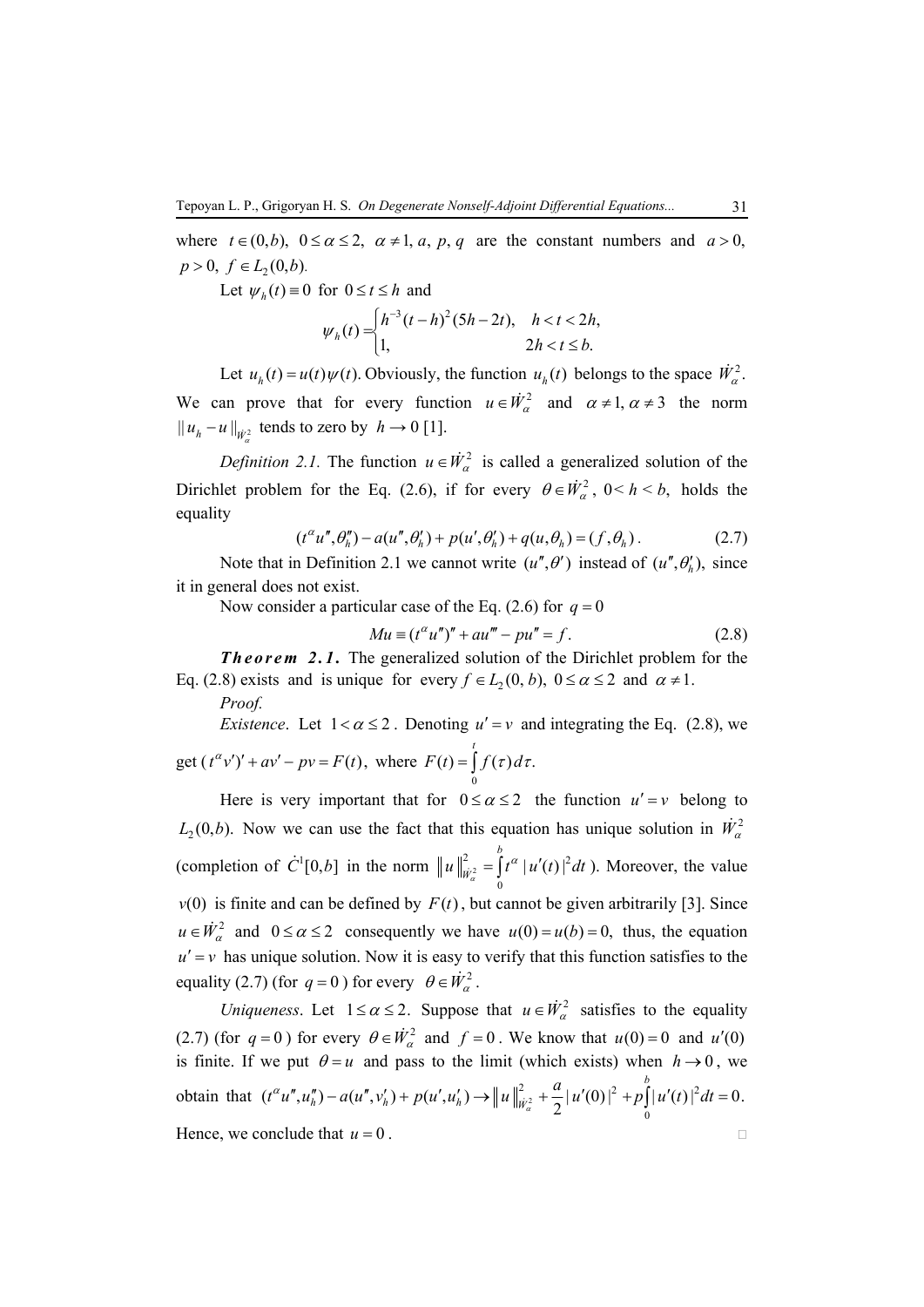*Definition 2.2.* We say that the function  $u \in \dot{W}^2$  belongs to the domain of definition  $D(M)$  of the operator *M*, if for some  $f \in L_2(0,b)$  is valid the equality (2.7) (for  $q = 0$ ) for every  $\theta \in \dot{W}_\alpha^2$ . In this case we write  $Mu = f$ .

Thus, we get an operator  $M : L_2(0,b) \to L_2(0,b)$ .

*Proposition 2.3.* The inverse operator  $M^{-1}$ :  $L_2(0,b) \rightarrow L_2(0,b)$  is compact for  $0 \leq \alpha \leq 2$ ,  $\alpha \neq 1$ .

*Proof.* As consequence of Theorem 2.1, we get that inverse operator  $M^{-1}$  is defined on whole  $L_2(0, b)$ . At the same time, from these considerations it follows that for  $u \in D(M)$  we have

$$
(f, u) = \{u, u\}_{\alpha} + \frac{a}{2} |u'(0)|^2 + p \int_0^b |u'(t)|^2 dt.
$$

Now, using the inequalities of Cauchy and (2.5), we conclude that

$$
||u||_{W^2_{\alpha}} \leq ||Mu||_{L_2(0,b)}.
$$

Since the embedding (2.4) is compact, therefore, we get that the operator  $M^{-1}$  is compact.

Similarly as in the proof of Proposition 2.3, it is easy to verify that the spectrum  $\sigma(M)$  of the operator *M* lies in the right half-plane (see [1, 3]).

We can now consider the general equation, since the number −*q* can be considered as a spectral parameter for the operator *M*. Hence, if  $-q \notin \sigma(M)$  (in particular  $q > 0$ ), we can state that the Eq. (2.6) is uniquely solvable for every  $f \in L_2(0,b)$ .

**2.3.** *Nonself-Adjoint Equation of the Second Type.* In this section we consider Dirichlet problem for the equation

$$
Lu \equiv (t^{\alpha}v'')'' - av''' - pv'' + qv = g, \ a > 0, \ p > 0, \ g \in L_2(0, b).
$$
 (2.9)  
First we investigate a particular case of the Eq. (2.9) for  $q = 0$ 

$$
Nv \equiv (t^{\alpha}v'')'' - av''' - pv'' = g.
$$
 (2.10)

*Definition 2.3.* We call  $v \in L_2(0,b)$  the generalized solution of the Eq. (2.10), if for every  $u \in D(M)$  we have

$$
(Mu, v) = (u, g). \tag{2.11}
$$

Definition 2.3, as usual, generates an operator  $N : L_2(0, b) \rightarrow L_2(0, b)$ .

**Theorem 2.2.** A generalized solution for the Eq. (2.10) exists and is unique for every  $g \in L_2(0, b)$ . The generalized solution fulfills to the Conditions 2.1.

*Proof.* The generalized solution for the Eq. (2.10) is unique, since the operator *N* is defined as adjoint to the operator *M* and the image  $R(M)$  of the operator *M* coincides with the  $L_2(0, b)$ . The existence follows from the boundedness of the inverse operator  $M^{-1}$  [11, 12]. As in the proof of Theorem 2.1, we denote  $v' = w$ , and after integrating of the Eq. (2.10) we get  $(t^{\alpha}w')' - aw' - pw = G(t)$ , where *t*

$$
G(t) = \int_{0}^{t} g(\tau) d\tau + C.
$$
 We know [3] that this equation has unique generalized solution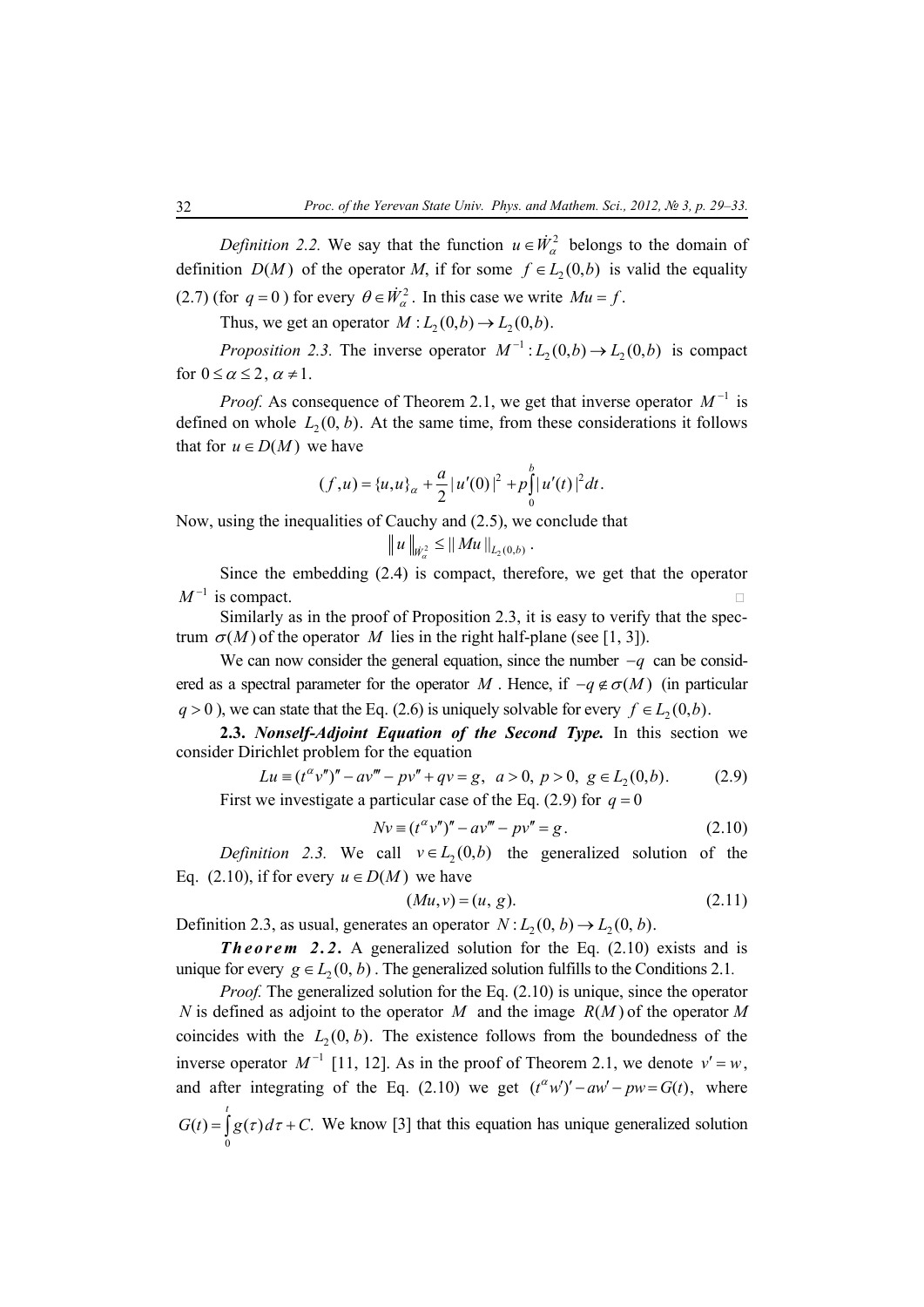$w \in \dot{W}_{\alpha}^2$  (see Section 2.2), which fulfills (in contrast to the Eq. (2.8)) to the conditions  $w(0) = w(b) = 0$ . Now we can uniquely solve the equation  $v' = w$  using the conditions  $v(0) = v(b) = 0$ . To prove that the defined in this way function  $v(t)$  is the desired solution, we take an element  $u \in D(M)$ ,  $Mu = f$ . Then, for  $h > 0$  we have  $(t^{\alpha}u'', v''_h) - a(u'', v'_h) + p(u', v'_h) = (f, v_h)$ . Passing to the limit in this equality when  $h \to 0$  and integrating by parts, we get  $(u, Nv) = (f, v)$ , which is equivalent to the Eq. (2.11).

Note that the inverse operator  $N^{-1}$  also will be compact as adjoint to the operator  $M^{-1}$  and, therefore, the spectrum  $\sigma(N)$  of the operator *N* is in the right half-plane.

Now we can observe the general Eq. (2.9) regarding the number − *p* as spectral parameter for the operator *N*. As a result we get, that if  $-p \notin \sigma(N)$ , then the Eq. (2.9) has the unique solution, which fulfills the conditions (2.1).

*Received 20.08.2012* 

#### REFERENCES

- 1. **Tepoyan L.** Degenerate Fourth-Order Diffeential-Operator Equations. // Differen. Uravn., 1987, v. 23(8), p. 1366–1376 (in Russian); English Transl. in Amer. Math. Soc., 1988, № 8.
- 2. **Keldysh M.V.** On Certain Cases of Degeneration of Equations of Elliptic Type on the Boundary of a Domain. // Doklady Akad. Nauk SSSR, 1951, v. 77, p. 181–183 (in Russian).
- 3. **Dezin A.A.** Degenerate Operator Equations. // Mat. Sbornik, M., 1982, v. 43(3), p. 287–298 (in Russian).
- 4. **Kornienko V.V.** On the Spectrum of Degenerate Operator Equations. // Mathem. Notes, 2000, v. 68(5), p. 576–587.
- 5. **Jaiani G.** On a Generalization of the Keldysh Theorem. // Georgian Mat. Journal, 1995, v. 2, № 3, p. 291–297.
- 6. **Jaiani G.** Theory of Cusped Euler-Bernoulli Beams and Kirchoff-Love Plates. // Lecture Notes of TICMI, 2002, v. 3.
- 7. **Makhover E.V.** Bending of a Plate of Variable Thickness with a Cusped Edge. // Scientific Notes of Leningrad State Ped. Institute, 1957, v. 17, № 2, p. 28–39 (in Russian).
- 8. **Burenkov V.I.** Sobolev Spaces on Domains. Teubner, 1998, 312 p.
- 9. **Tepoyan L.P.** On the Spectrum of a Degenerate Operator. // Izvestiya Natsionalnoi Akademii Nauk Armenii. Matematika, 2003, v. 38, № 5, p. 53–57.
- 10. **Kudryavtzev L.D.** On Equivalent Norms in the Weight Spaces. // Trudy Mat. Inst. AN SSSR, 1984, v. 170, p. 161–190 (in Russian).
- 11. **Dezin A.A.** Partial Degenerate Equations (An Introduction to a General Theory of Linear Boundary Vaiue Problems). Springer, 1987.
- 12. **Weidmann J.** Lineare Operatoren in Hilberträumen. Teil 1. Stuttgart: Grundlagen, Teubner Verlag, 2000.